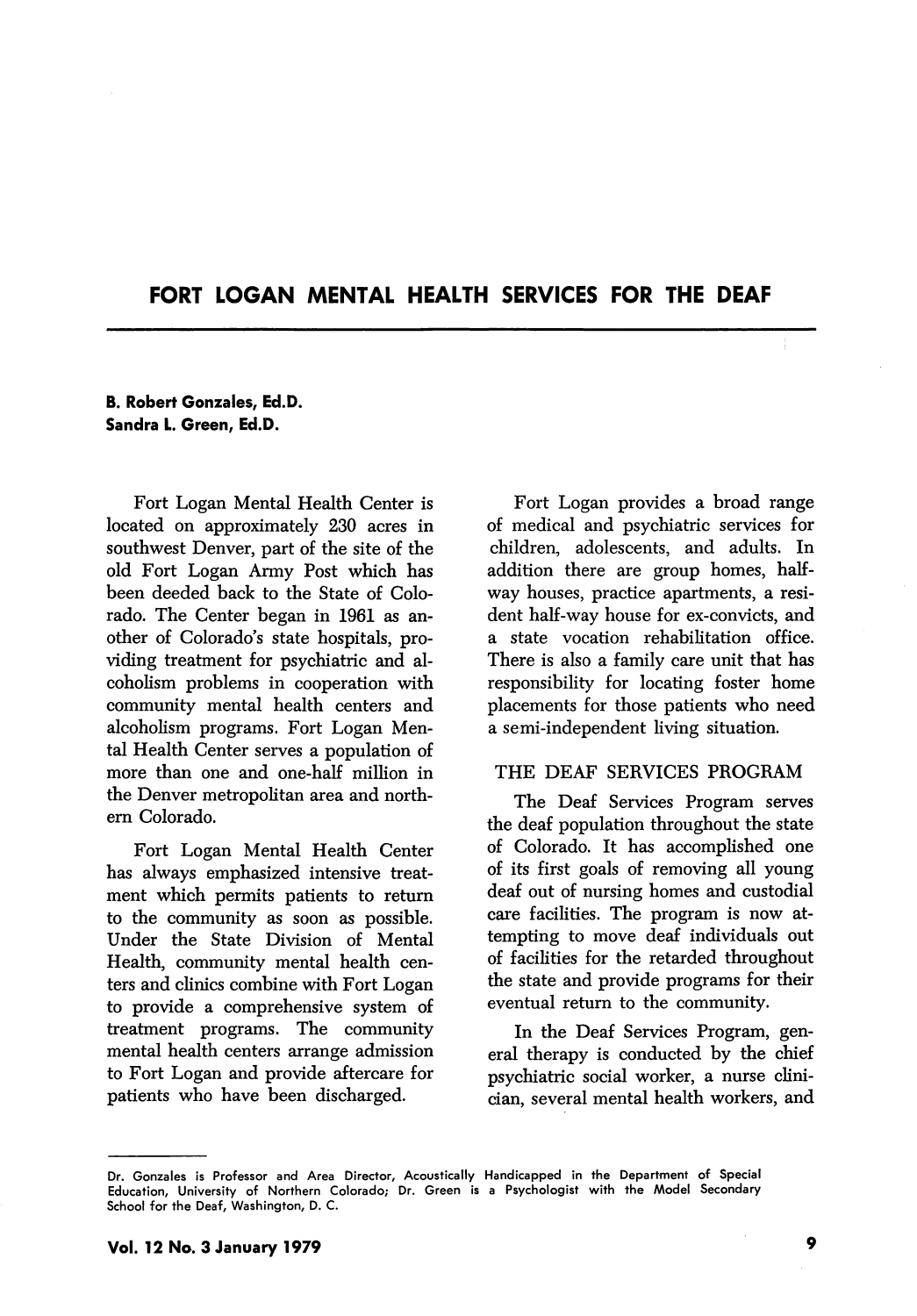a doctoral student intern. These person nel also consult school programs, social service agencies, community mental health centers, courts, and probationary departments. Two psychiatrists are as signed to this program. One is full time at Fort Logan and is available on a regu lar basis of four hours per week. The other psychiatrist is a consultant and called in as needed. Other psychia trists at Fort Logan are also on an on-call basis for emergencies. There is one psychologist responsible for test ing the deaf patients. More than 60 peo ple on the regular staff at Fort Logan are learning sign language including doc tors, psychiatrists, nurses, social workers, team leaders, mental health workers, teachers, and the maintenance staff.

The outpatient program consists of 18 deaf clients who live at home and receive services once or twice a week. Mar riage and family counseling, individual counseling, crisis intervention, and group counseling with parents of deaf children, hearing children of deaf parents and sibling groups are available. An adjunct to the outpatient program is the day care program in which the patient lives at home and participates in the program during the day. The outpatient's program is similar to that developed for the inpatients. Another aspect of the out patient program is the extended care program in which deaf students are placed in other residential facilities for academic and therapeutic reasons while Deaf Services still maintains treatment responsibility.

Presently there are 18 inpatients, 3 females and 15 males, ranging in age from 13 to 55 years of age. Their needs include general communication skills; education, social, and vocational skill building; psychiatric and medical atten tion; and community placements. Be cause their needs and abilities are di verse, their treatment programs are in dividualized as much as possible. The family of the patient is encouraged to participate in the patient's treatment. A typical weekly treatment outline is pre sented in the Patient Activity Chart.

Currently, the deaf inpatients reside in the designated Children's, Adolescent, or Geriatric units. There are some staff on each unit who can communicate in sign language. Eleven patients are now residing in the Half-Way House with 17 other hearing inpatients. They are res ponsible for weekly chores and maintain ing their ovm rooms. At least two of the deaf patients will be moving into one of the practice apartments on the Fort Lo gan grounds soon. They will be respon sible for cooking their own meals as well as the other normal duties involved in living independently in an apartment.

## EDUCATIONAL PROGRAMS

There are two daily programs specifi cally for the deaf patients that teach basic skills. The Prep Class contains five patients who have been diagnosed as mentally retarded and have lived in institutions all their lives. These patients have not learned to communicate by any method and have had no real education. The Prep Class prepares them for the work therapy and independent living skills programs by teaching basic sign language, time concepts, general attentiveness, and gross motor skills. The Adult Basic Education Class through the Colorado Department of Education is taught by a deaf teacher, a deaf teach er's aide, and one sign language-profi cient volunteer. This class for 11 patients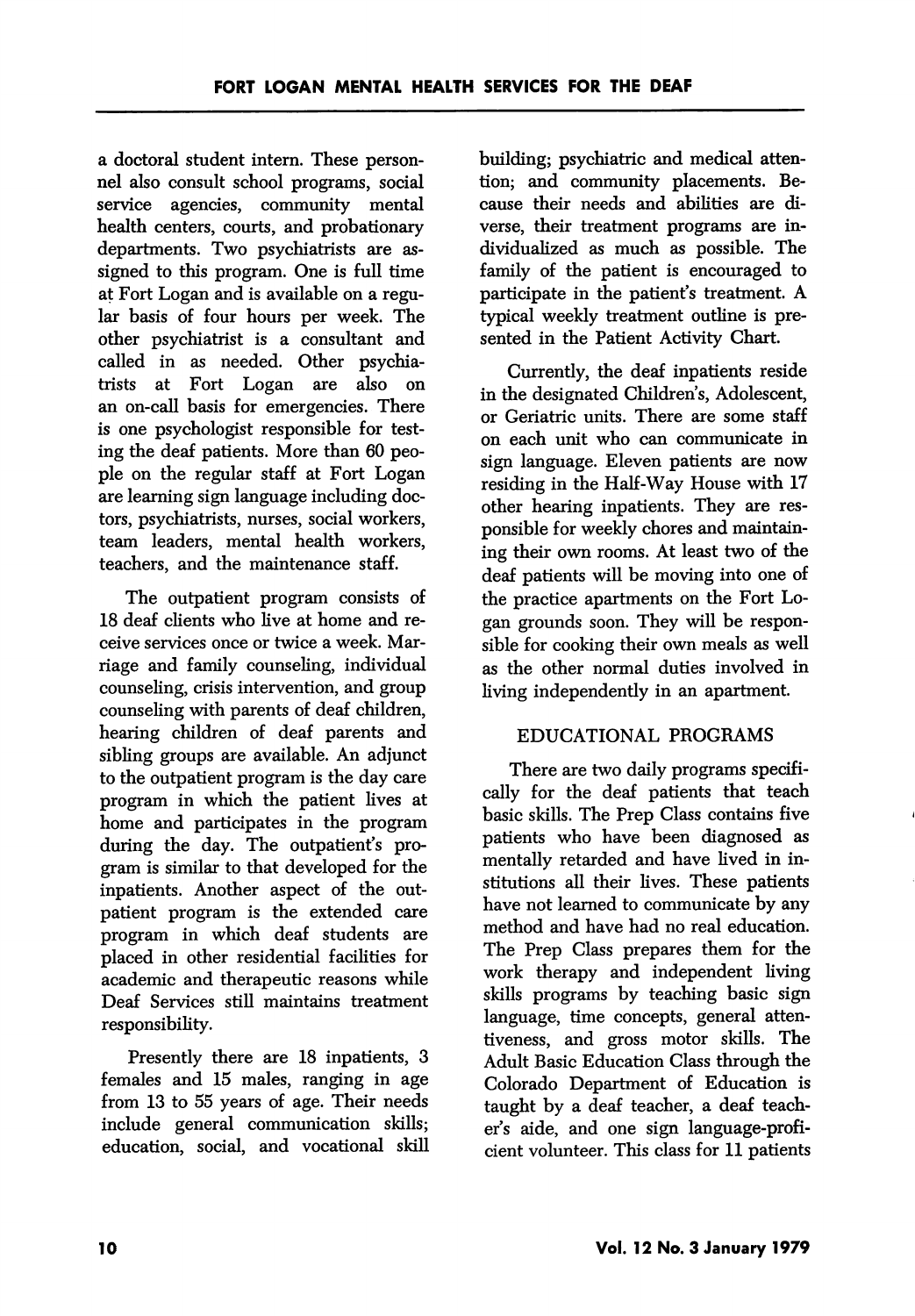| <b>SAT./SUN.</b> | BREAKFAST             |                       |                            |                                   |                       | <b>LUNCH</b>         |                             |                        |                                     |                       | <b>SUPPER</b>        |                          |                                    |
|------------------|-----------------------|-----------------------|----------------------------|-----------------------------------|-----------------------|----------------------|-----------------------------|------------------------|-------------------------------------|-----------------------|----------------------|--------------------------|------------------------------------|
| <b>FRIDAY</b>    | BREAKFAST             | REPORT                | PREP.<br>CLASS             | WORK<br>THERAPY                   |                       | <b>LUNCH</b>         | <b>GROUP</b><br>O. T.       | HOUR<br>HOUR           | EDUCATION<br>CLASS<br>O. P. THERAPY |                       | <b>SUPPER</b>        |                          | Social Hour<br>Captioned<br>Movies |
| THURSDAY         | BREAKFAST             | REPORT                | PREP.<br>CLASS             | <b>WORK</b><br>THERAPY            |                       | <b>LUNCH</b>         | <b>COMMUNITY</b><br>MEETING | GYM                    | EDUCATION<br><b>CLASS</b>           |                       | <b>SUPPER</b>        | SIGN LANG.<br>CLASS      |                                    |
| WEDNESDAY        | BREAKFAST             | REPORT                | PREP.<br>CLASS             | <b>WORK</b><br>THERAPY            |                       | <b>LUNCH</b>         | GROUP<br>0. T.              | EDUCATION<br>EDUCATION | EDUCATION<br>CLASS<br>O. P. THERAPY |                       | <b>SUPPER</b>        |                          | SOCIAL<br>HOUR                     |
| TUESDAY          | BREAKFAST             | REPORT                | PREP.<br>CLASS             | <b>WORK</b><br>THERAPY            |                       | <b>LUNCH</b>         | <b>MKS</b>                  | PSYCHODRAMA            | EDUCATION<br>CLASS<br>O. P. THERAPY |                       | <b>SUPPER</b>        | <b>FAMILY</b><br>THERAPY |                                    |
| <b>MONDAY</b>    | BREAKFAST             | <b>REPORT</b>         | PREP. CLASS<br>PREP. CLASS | INDEP, LIV.<br>Skills<br>Training |                       | <b>LUNCH</b>         | BOWLING                     | BOWLING                | EDUCATION<br>CLASS<br>O. P. THERAPY |                       | <b>SUPPER</b>        | <b>FAMILY</b><br>THERAPY | <b>SOBAL</b>                       |
| TIME             | 7:00 A.M. - 8:00 A.M. | 8:00 A.M. - 9:00 A.M. | 9:00 A.M.-10:00 A.M.       | 10:00 A.M.-11:00 A.M.             | 11:00 A.M.-12:00 Noon | 12:00 Noon-1:00 P.M. | 1:00 P.M.- 2:00 P.M.        | 2:00 P.M. - 3:00 P.M.  | 3:00 P.M.- 4:00 P.M.                | 4:00 P.M. - 5:00 P.M. | 5:00 P.M.- 6:00 P.M. | 6:00 P.M.- 7:00 P.M.     | EVENING<br>7:00 p.m.- 9:00 p.m.    |

PATIENT ACTIVITY CHART PATIENT ACTIVITY CHART

L

ļ ŀ

Vol. 12 No. 3 January 1979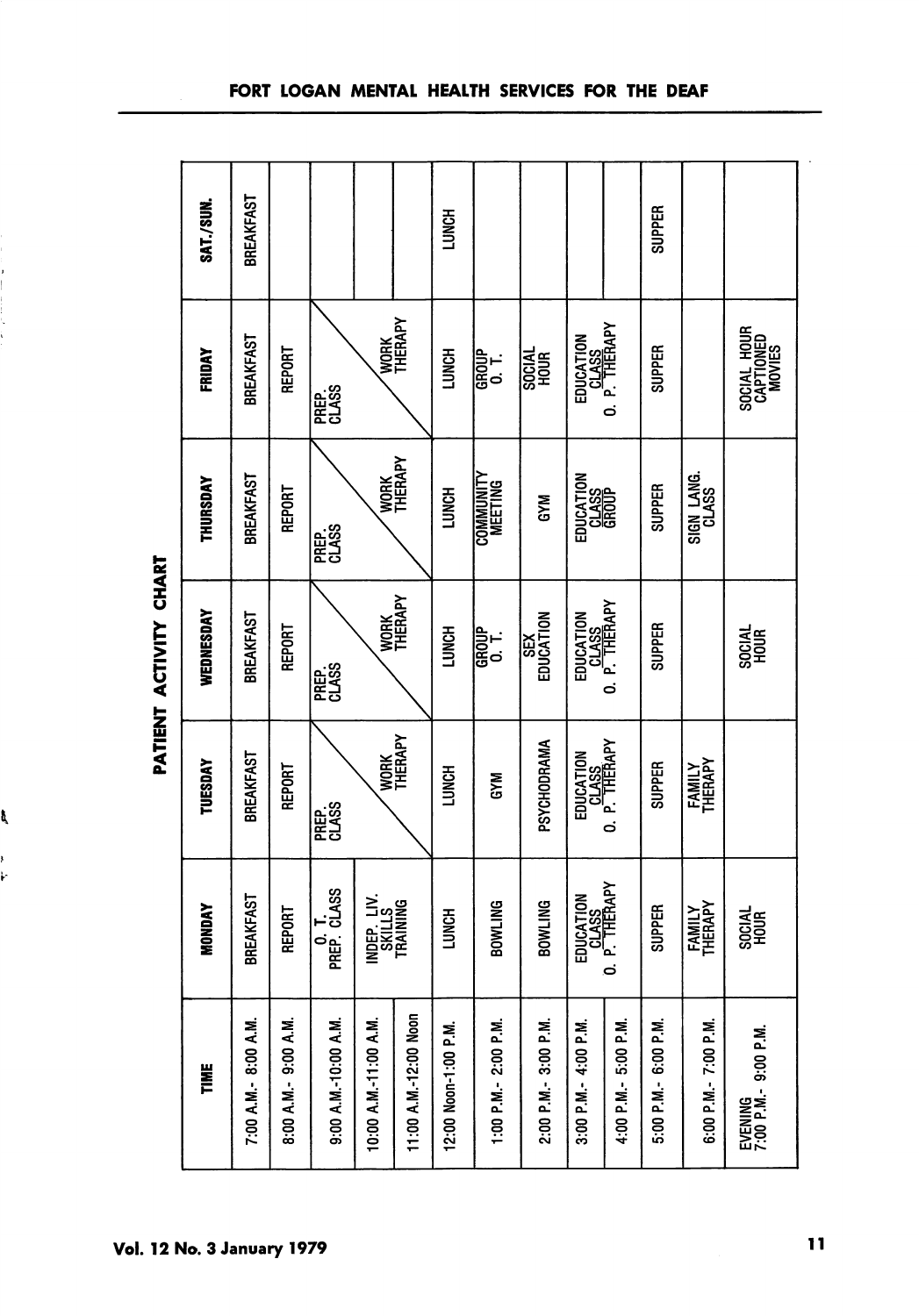stresses basic reading, writing, and arith metic skills as well as social interaction.

The educational program for the chil dren and adolescents who cannot attend school off campus is set up under the special education department. They at tend the hearing classes with volunteers who interpret in sign language. Other school age deaf patients attend the pubhe school program for the hearing im paired and vocational programs at the local technical school which has a pro gram for deaf students.

There is also a Sex Education Class for some of the adult patients. The pa tients' questions regarding anatomy, re production, sex, and relationships are discussed in a question and answer for mat as well as structured lessons. The nurse clinician reports that the patients are able to openly discuss the various topics.

The independent living skills pro gram is geared to teach whatever is necessary for a person to live independ ently or semi-independently. The patient develops cooking, laundry, house clean ing, mending, and grocery shopping skills. There is usually a great deal of discussion on the use of leisure time, group and individual interaction, and how to receive help in case of an emer gency. As part of the independent living skills program, a patient may live in a practice apartment for three months. The patients are supervised in weekly group discussions or individually if needed.

## VOCATIONAL PROGRAMS

For most of the patients there is a work therapy program that consists of three components. First, is the evaluation unit where the patient works at various jobs at the sheltered workshop on the

Fort Logan grounds. The patient is con stantly evaluated on skills, attitude, and adjustment while being paid for the work. The second component is employment out in the community at an indus trial shop. This aspect of the program often involves learning to ride a bus across town and making transfers. Again, evaluation is constant and more demands are made on the patient. In the industrial shop the patient earns on a piece-rate basis. The highest earner recorded in Fort Logan's history is a seventeen year old deaf boy. The third component is on-the-job training. Vocational Rehabili tation is involved in assisting with this portion of the program. The patient is placed on a job and at the end of three months the employer may hire the pa tient or extend the job training for another three months.

County occupational technical schools are also utihzed for those patients who are 16-21 years old. The students are mainstreamed into regular vocational skill classes and receive supportive help from Speciality Resource Teachers. In the program they learn a trade which provides them with salable employment skills.

## **THERAPY**

Á

Although individual counseling is available to all the patients as needed, the focus of therapy is on group coun seling. Presently there is an adolescent group and an adult group both of which focus on present problems and future goals. Values and social skills are drama tized through role playing and creative dramatics.

Most of the patients are involved in a weekly psychodrama group that was just recently initiated. The director of the psychodrama is on the Fort Logan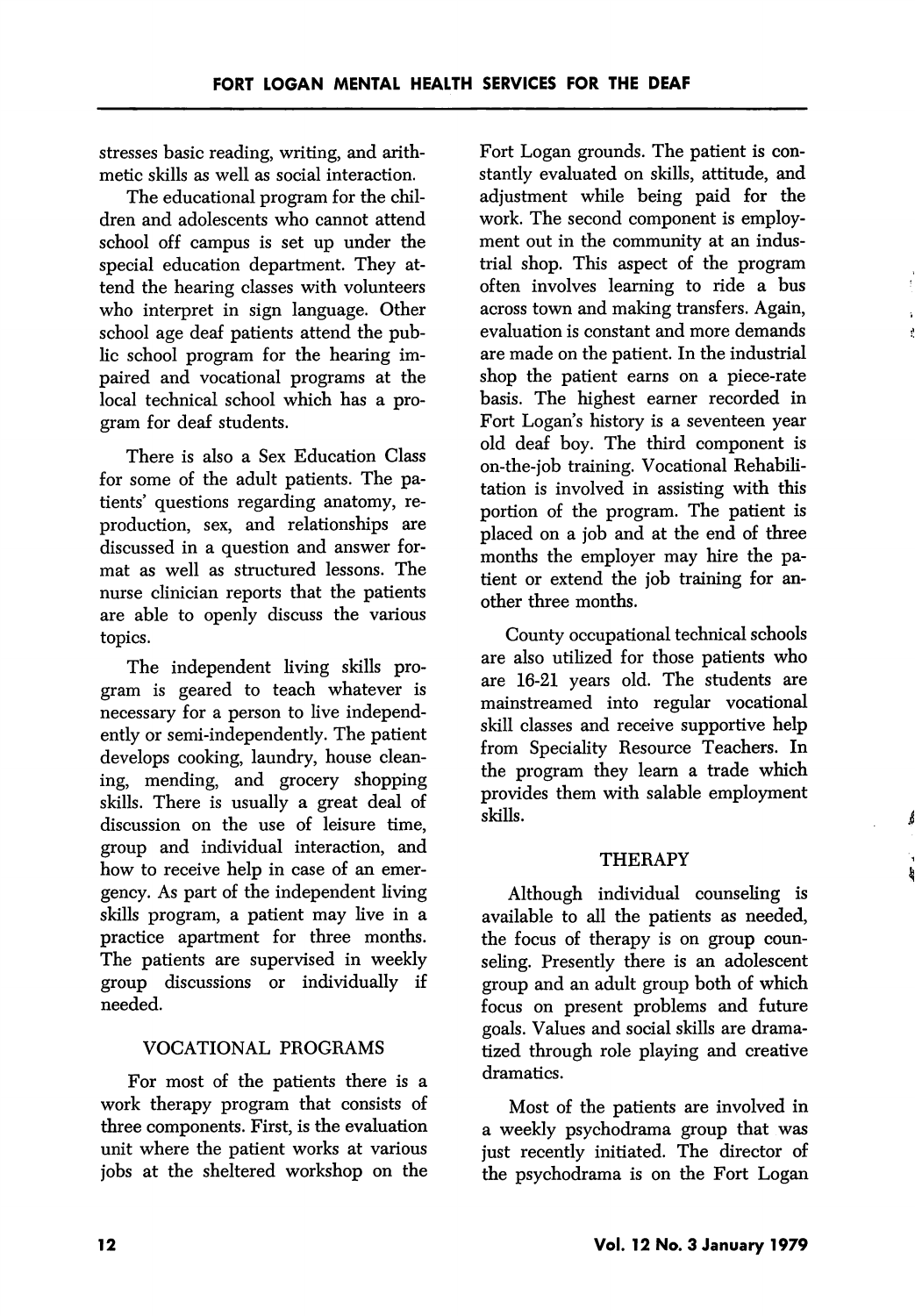staff and his work with the deaf patients has been very encouraging. All the pa tients also attend a weekly community meeting where plans, problems, impor tant events, and changes in the program are discussed. Role playing and mime are often employed to illustrate appro priate ways of expression and enhance the patients' involvement and participa tion in the concerns of the program.

### SOCIAL PROGRAM

Insofar as possible, it is the goal of the Deaf Services Program to provide a normal social environment for the pa tients. In the evenings and on weekends, the patients often play cards, talk, go swimming, watch a captioned film, at tend a sports event, or have a special party during their social hours.

## RECREATIONAL AND OCCUPATIONAL PROGRAMS

Recreational and occupational activi ties are scheduled for one to two hours per day. Once a week, many of the pa tients go bowling at the local bowling alley. Organized games such as volley ball, baseball, or basketball are played during the Gym period twice a week. Exercise and weight lifting groups as well as physical therapy are also made available to the patients. In the occupa tional program the patients are involved in such activities as pottery making and ceramics, various crafts, making decora tions for holidays, and other leisure time activities.

Since this has been only a brief over view of the facets of the program it may be of interest to include the progress of one client to further explain the treat ment program for deaf patients at Fort Logan. One patient, Harry (not his real name), is the youngest child in a family of eight siblings. He was born deaf and attended a residential school for the deaf where he developed adequate communi cation skills of signing and writing. After he graduated from high school he began working in his home town and was seen at the local mental health center for six months for depression and suicide at tempts. He was diagnosed as schizoph renic and given medication. He had sev en or eight admissions to the state men tal hospital. After the Deaf Services pro gram was opened, Harry was admitted to Fort Logan because he was hearing voices, had poor impulse control, and had developed uncontrollable behavior.

For the first month in the Deaf Serv ices Program, Harry's behavior was dis ruptive and often had to be restrained and secluded. He was fearful of being killed. A treatment plan was devised in which limits and consequences of his behavior were clearly defined to him. He was integrated into the different facets of the program and soon began relating to the staff and other deaf pa tients in an improved manner. It seems that the structure of the program and the opportunity to communicate with other deaf and sign language proficient staff enabled him to feel more secure. He became more helpful and coopera tive and his psychosis diminished. When his family finally came to visit him they indicated that Harry appeared to be do ing much better than he had in many years.

As he progressed through the aspects of the program with success, his medica tion decreased and he received good evaluations from the program supervi sors. In work therapy he has been pro ductive, punctual, and dependable. He has developed very good relationships with his supervisor and fellow em